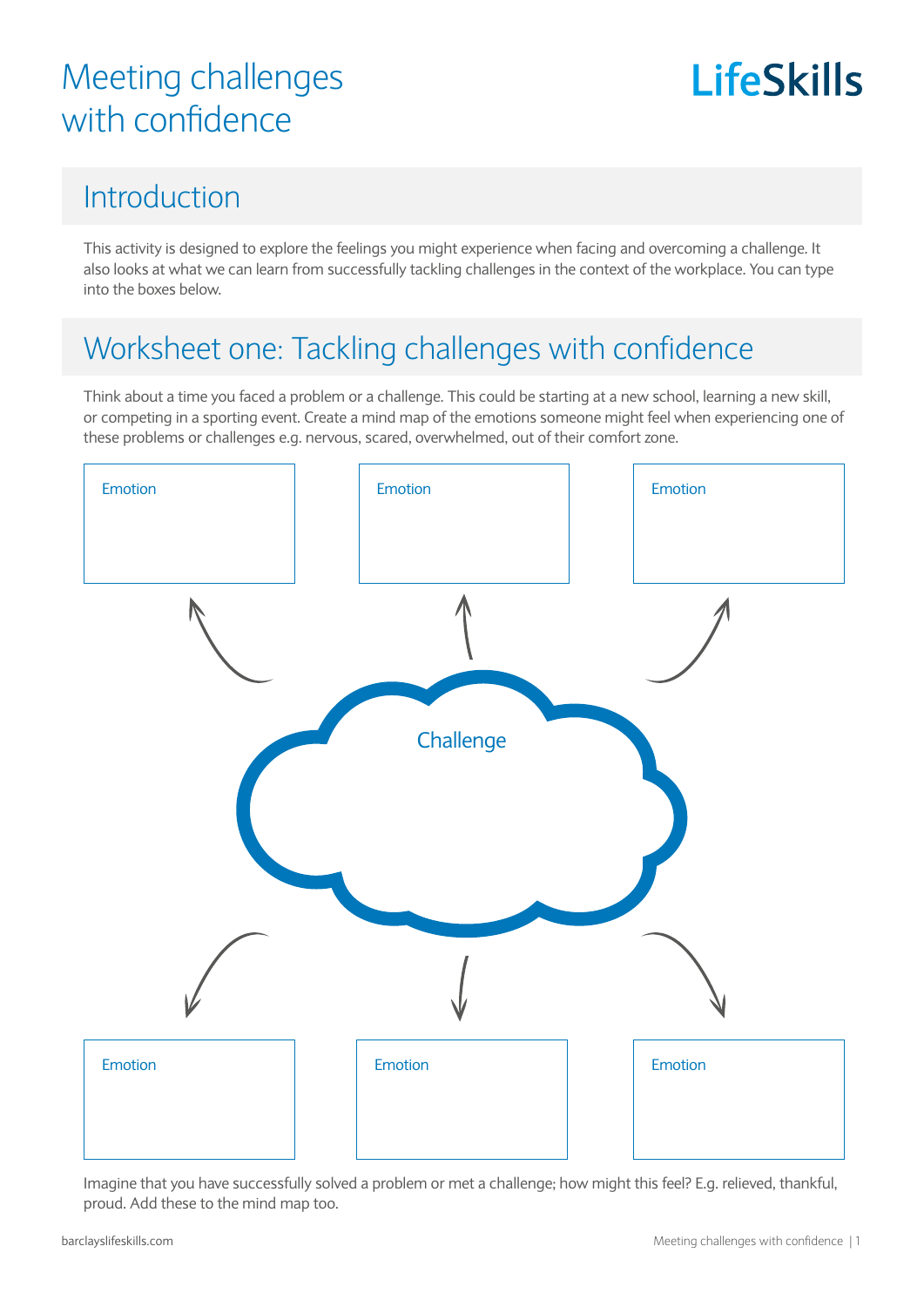# LifeSkills

#### Worksheet one cont.

When we face a problem and succeed, we often feel rewarded, proud and more confident in what we can achieve, as well as feel fewer negative emotions when we are next tested. Overcoming challenges allows us to grow and develop.



When you see challenges as opportunities, you find reasons to overcome your fears.

Read the quotes from three famous people and the information about the challenges they faced.

#### **Malala Yousafzai**

*"I don't mind if I have to sit on the floor at school. All I want is education. And I am afraid of no one."*

Malala Yousafzai was born in 1997 in Pakistan. She has been campaigning for the right for girls to be educated and started writing a blog for the BBC in 2009. On 9 October 2012, Malala was shot in the head by a Taliban gunman: miraculously she survived and, after receiving initial treatment in Pakistan, Malala was airlifted to the Queen Elizabeth Hospital in Birmingham, where she underwent a series of operations. She regularly speaks out on education issues and was awarded the Nobel Peace Prize in 2014.

#### **Jonnie Peacock**

*"I've gone past my expectation every single year… I've done things that other people couldn't dream of."*

Jonnie Peacock won Gold in the men's T44 100m at the 2012 and 2016 Paralympics. In 1999, aged just six, he had to have part of one leg amputated after a bout of meningitis in which he nearly died.

#### **J.K. Rowling**

*"Had I really succeeded at anything else, I might never have found the determination to succeed in the one area where I truly belonged. I was set free, because my greatest fear had been realised, and I was still alive, and I still had a daughter whom I adored, and I had an old typewriter, and a big idea."*

J.K. Rowling is well-known for writing the bestselling Harry Potter stories, but she began writing the books in challenging circumstances. Whilst a single mother and studying full-time for a teaching degree, J.K. Rowling had an idea for a children's story about a boy wizard. She wrote in the evenings, often sitting in local cafes having walked her baby daughter to sleep in her pushchair.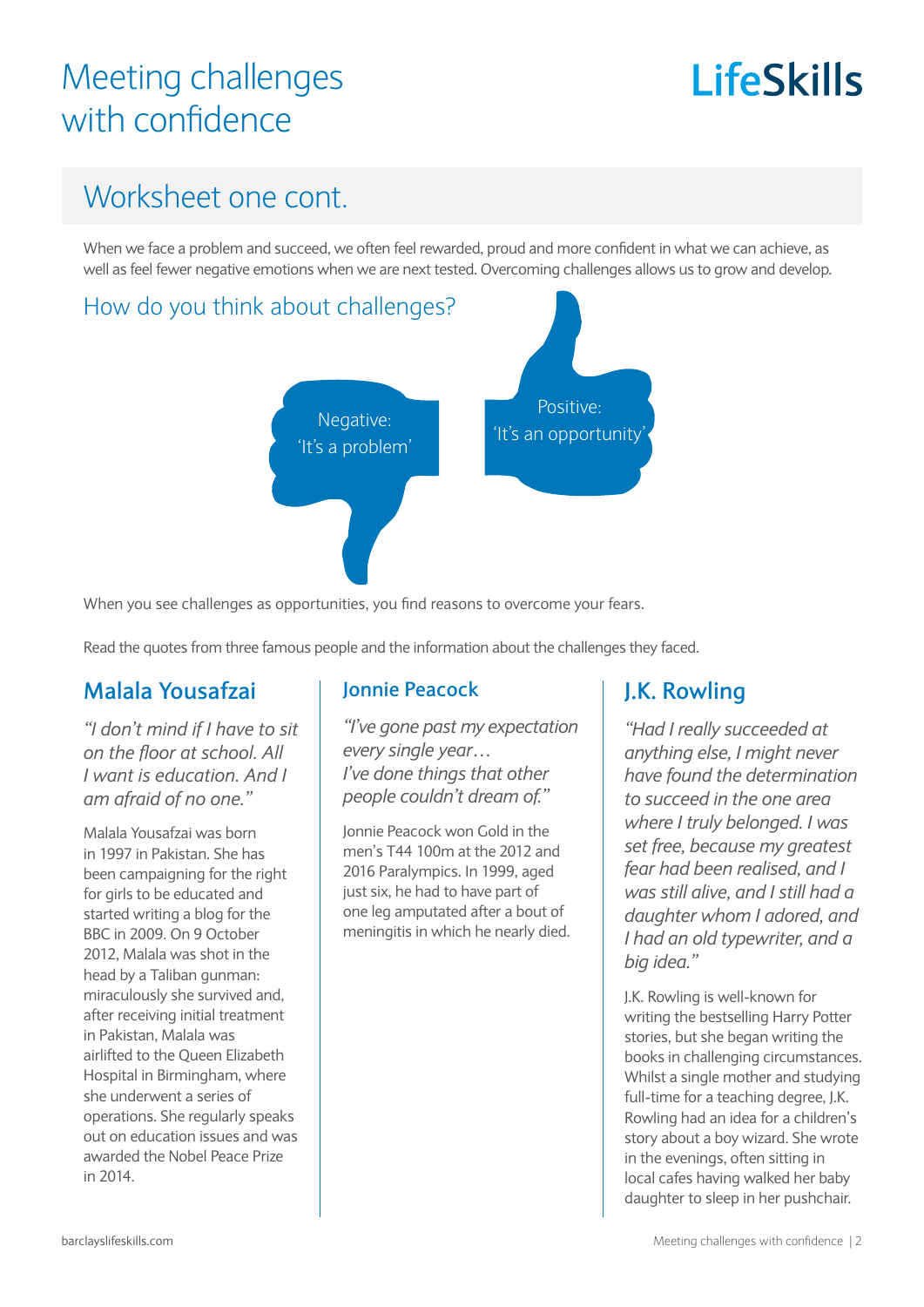

#### Worksheet one cont.

What can we learn from their experiences and how they felt?

# impossible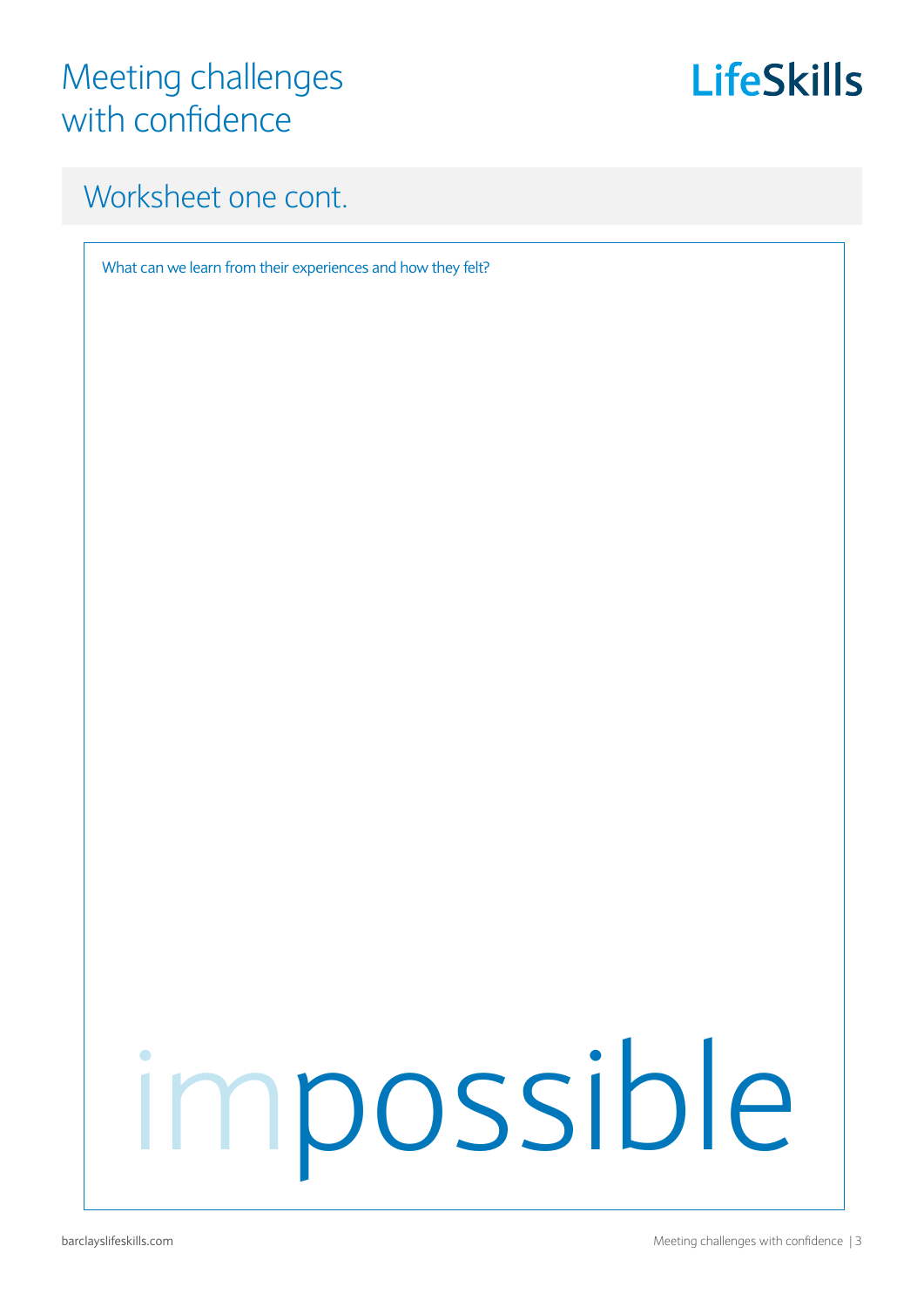# **LifeSkills**

#### Worksheet two: Dealing with a workplace challenge

Read the examples of workplace challenges below and select one to tackle. Consider how the person might feel about the challenge and how they should respond.

Jenny has worked hard on a presentation for her boss and she thought it was a great piece of work, but she's just handed it back and asked her to make a lot of changes.

Sadiya has been asked to call a long list of customers to let them know about a new product. Some of them are VIPs and she's not feeling confident.

**How should she respond?**

**What could she do?**

Humza has an important report to be sent off by 9am on Monday. It's now Friday and there's still a few hours' work to do before the report will be ready to send.

**What could he do?**

What might their fears be when thinking about the challenge or problem?

How could they turn the challenge into an opportunity?

What skills might they need to successfully tackle the challenge?

**Top tips for overcoming fears and tackling challenges**

- $\checkmark$  Treat each challenge as an opportunity
- $\checkmark$  Find reasons to try something new
- Reach out of your 'comfort zone'
- $\vee$  Have a goal and make a plan to reach it
- $\vee$  Imagine what success looks like
- $\vee$  Believe in yourself your abilities and your potential
- $\vee$  Realise why your fears might not matter
- Ask yourself 'What's the worst that can happen?'
- $\vee$  Learn from mistakes then try again